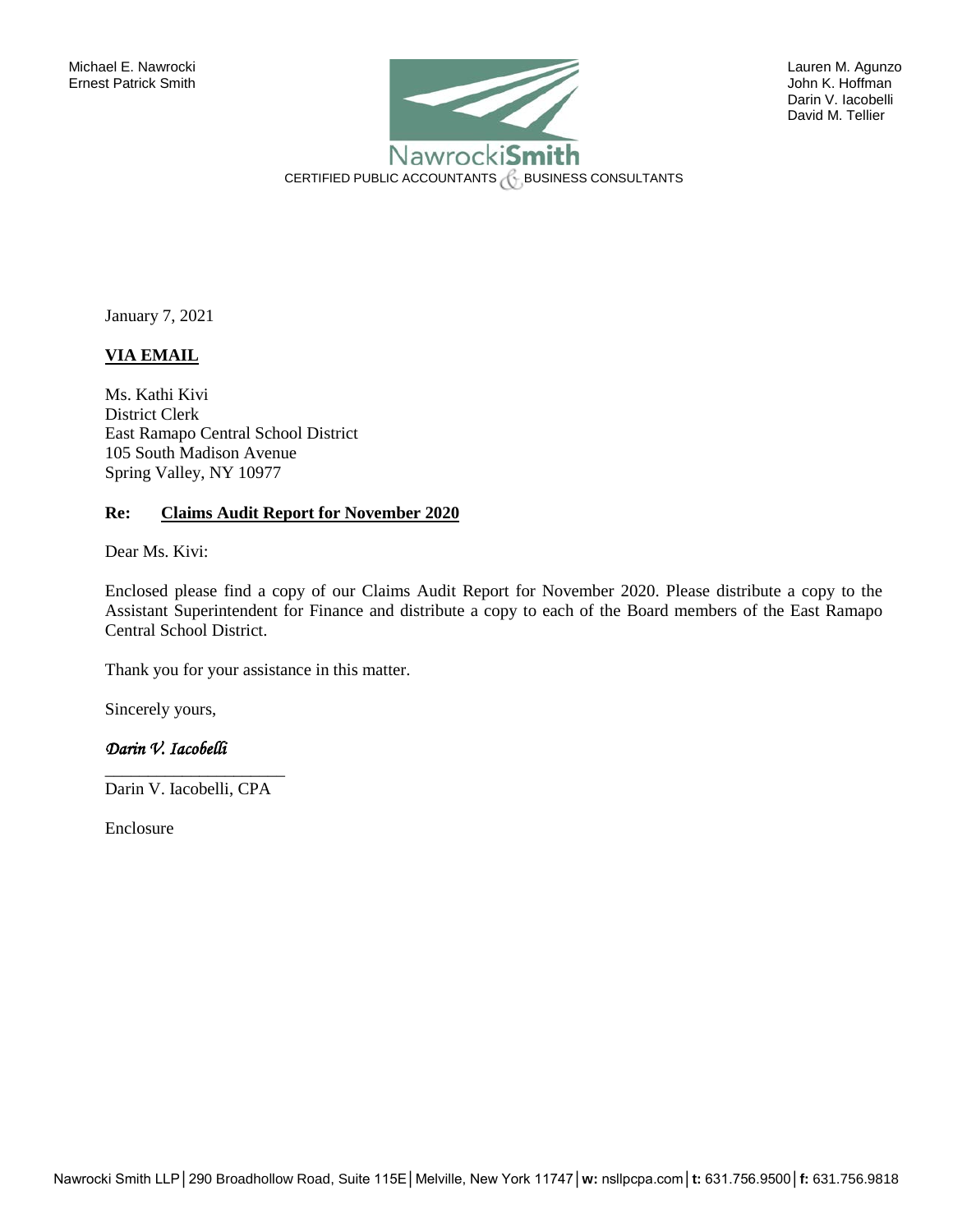

 Darin V. Iacobelli David M. Tellier

January 7, 2021

# **VIA EMAIL**

Board of Education East Ramapo Central School District 105 South Madison Avenue Spring Valley, NY 10977

> *Re: Claims Audit Report for the Month of November 1, 2020 through November 30, 2020*

Board of Education:

We have completed our claims auditing services to the East Ramapo Central School District covering the time period of November 1, 2020 through November 30, 2020. The services we performed, as outlined within our proposal, include reviewing all claims against the District. The purpose of this report is to update the Board of Education on work performed to date, our findings, and recommendations.

For ease of reference we have categorized the remainder of this report as follow:

### **Claims Audit Services**

#### **Exhibits**

#### **CLAIMS AUDIT SERVICES**

The claims audit services performed on each claim against the District consisted of:

- 1. Verification of the accuracy of invoices and claim forms.
- 2. Ensuring proper approval of all purchases; checking that purchases constitute legal expenses of the school district.
- 3. Determining that purchase orders have been issued in accordance with Board of Education policy, and applicable state law.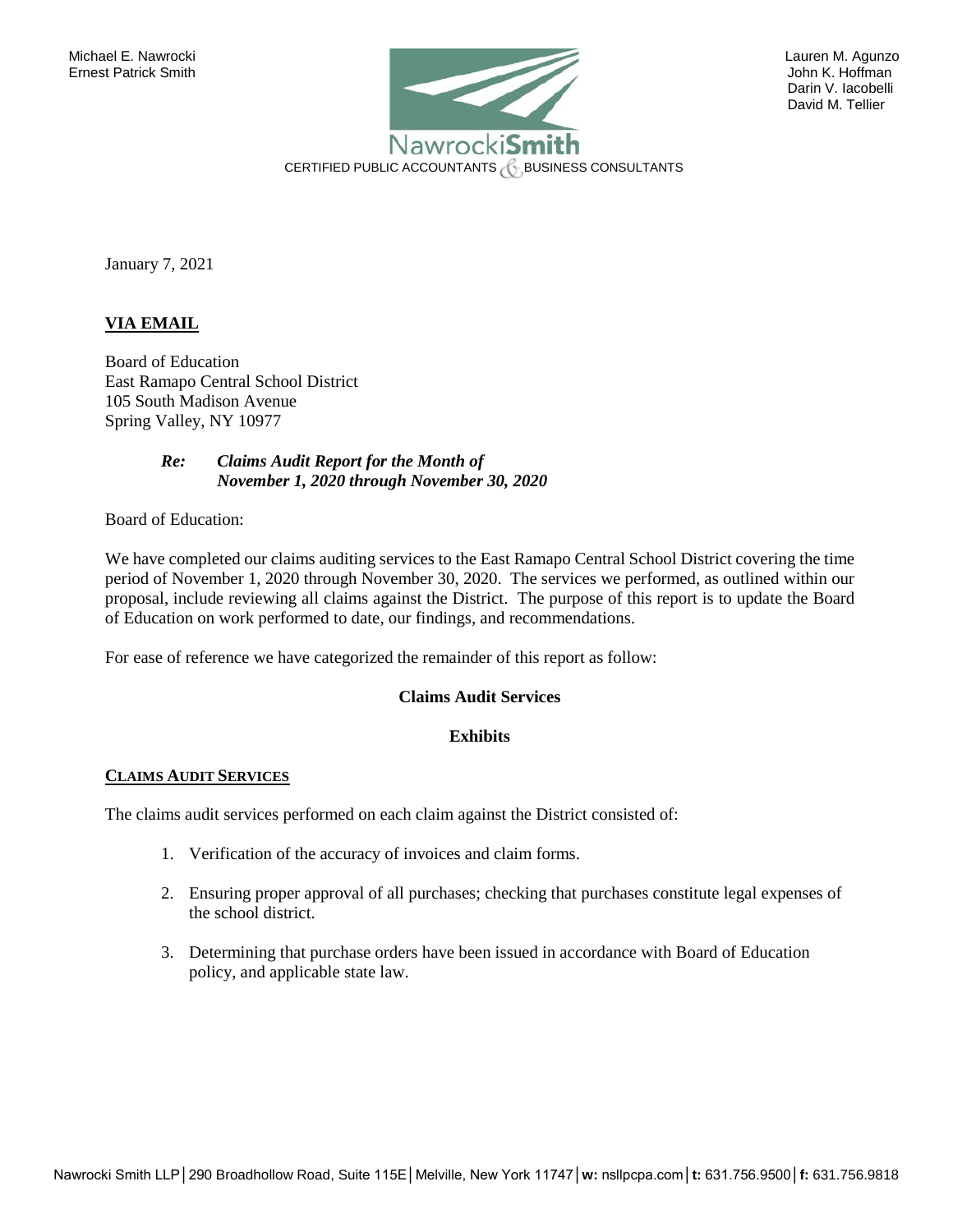# Nawrocki**Smith**

*Board of Education East Ramapo Central School District January 7, 2021 Page 2*

# *Re: Claims Audit Report for the Month of November 1, 2020 through November 30, 2020*

- 4. Comparison of invoices or claims with previously approved contracts.
- 5. Reviewing price extensions, claiming of applicable discounts, inclusion of shipping and freight charges.
- 6. Approving all charges that are presented for payment which are supported with documentary evidence indicating compliance with all pertinent laws, policies and regulations.

Over the time period of November 1, 2020 through November 30, 2020 we have audited **354** claims against the District in the amount of **\$13,161,881.76** (See attached Exhibit I). We made inquiries and/or observations into **65** claims in the amount of **\$3,621,733.21**. It should be noted that currently, there are no outstanding inquiries in regard to the audit of claims made against the District for the period of July 1, 2020 through November 30, 2020. We have summarized the inquiries and/or observations as well as the resolutions within Exhibit II.

Please note that for comparative purposes, we have attached Exhibit II – "Summary of Inquiries/Resolutions" for each of the prior months, if applicable.

We trust that the foregoing comments are clear. If you have any questions or you would like to discuss this matter further, please contact me at 631-756-9500.

Very truly yours,

*Nawrocki Smith LLP*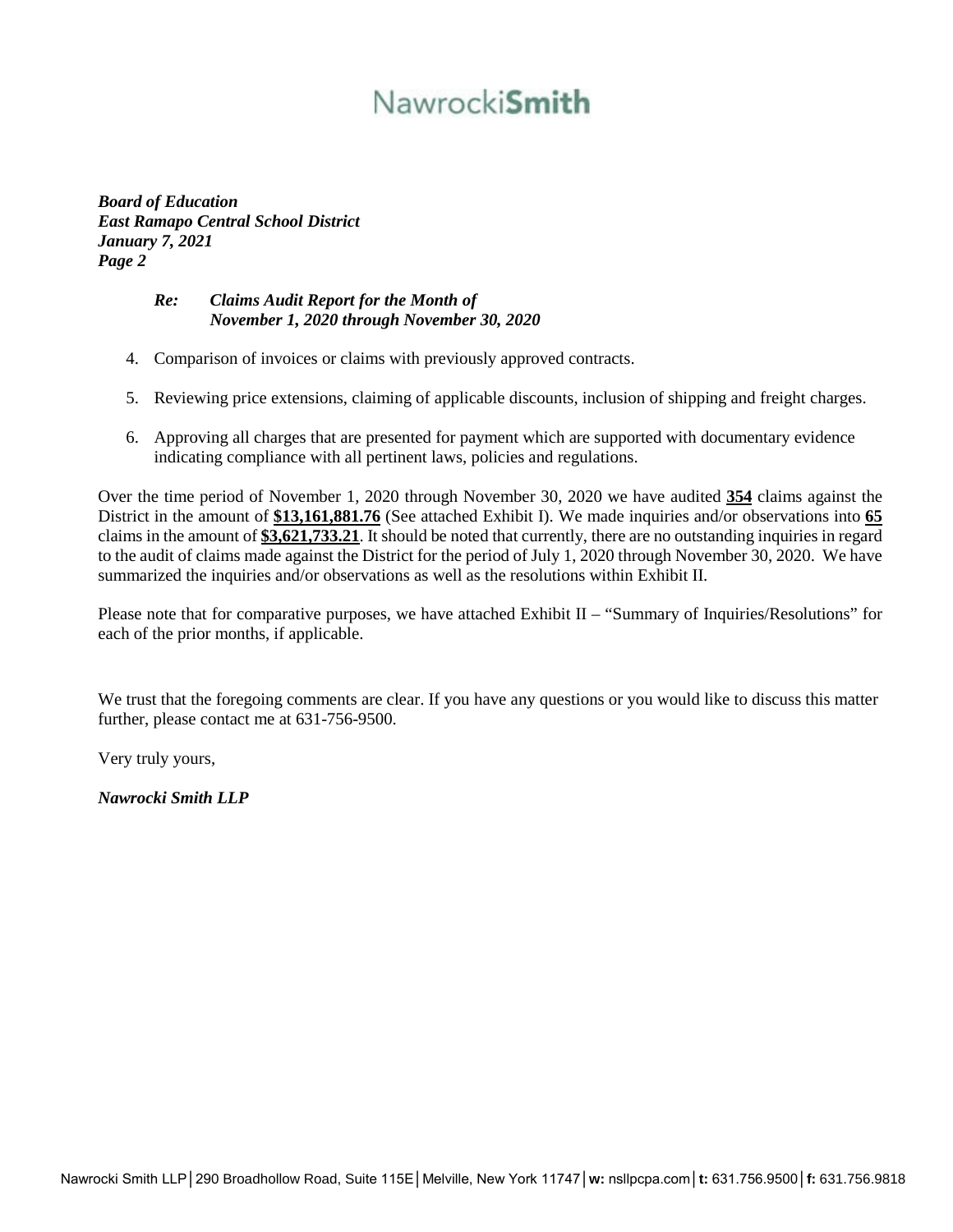| Legend:         |                                                                 |
|-----------------|-----------------------------------------------------------------|
| A - General     | H - Capital                                                     |
|                 | $\int_{0}^{\frac{\pi}{2}} C$ - School Lunch TA - Trust & Agency |
| F - Special Aid | CM - Scholarship                                                |

| <b>Check Date</b> | <b>Audit Date</b> | Warrant # | Fund | # of          | \$ Value of Checks # of Inquiries |    | \$ Value of      | # of Resolved    | # of Outstanding | <b>Check Sequence</b>        |
|-------------------|-------------------|-----------|------|---------------|-----------------------------------|----|------------------|------------------|------------------|------------------------------|
|                   |                   |           |      | <b>Checks</b> |                                   |    | <b>Inquiries</b> | <b>Inquiries</b> | <b>Inquiries</b> |                              |
| 11/05/20          | 11/04/20          | 69        |      | 89            | 606.123.92                        | 12 | 134.982.27       |                  |                  | 413874-413878; 413882-413965 |
| 11/05/20          | 11/04/20          | 67        |      |               | 643,580.23                        |    | 4,586.32         |                  | ۰                | 413879-413881                |
| 11/05/20          | 11/04/20          | 68        |      |               | 127.536.27                        |    | 416.15           |                  |                  | 16445-16447                  |
| 11/05/20          | 11/04/20          | 70        |      | 54            | 1.507.075.53                      |    | 858.513.23       |                  |                  | 53694-53747                  |
| 11/05/20          | 11/04/20          | 65        | TA   |               | 369.25                            |    |                  |                  |                  | 37249-37250                  |
| 11/05/20          | 11/04/20          | 66        | CМ   |               | 600.00                            |    |                  |                  |                  | 2641                         |
| <b>TOTAL</b>      |                   |           |      | 152           | 2,885,285,20                      | 19 | 998,497.97       | 19               |                  |                              |

| <b>Check Date</b> | <b>Audit Date</b> | <b>Warrant</b> # | <b>Fund</b> | # of<br><b>Checks</b> | Value of Checks | # of Inquiries | <sup><i><b>N</b></i></sup> Value of<br>Inquiries | # of Resolved<br>Inquiries | # of Outstanding<br>Inquiries | <b>Check Sequence</b> |
|-------------------|-------------------|------------------|-------------|-----------------------|-----------------|----------------|--------------------------------------------------|----------------------------|-------------------------------|-----------------------|
| 1/13/20           | 1/12/20           | $\sim$           |             |                       | 47.562.05       |                | 47.562.05                                        |                            |                               | 413966                |
| <b>TOTAL</b>      |                   |                  |             |                       | 47.562.05       |                | 47.562.05                                        |                            |                               |                       |

| <b>Check Date</b> | <b>Audit Date</b> | # of<br><b>Fund</b><br>\$ Value of Checks # of Inquiries<br>Warrant # |    |               | \$ Value of   | # of Resolved | # of Outstanding | <b>Check Sequence</b> |                          |               |
|-------------------|-------------------|-----------------------------------------------------------------------|----|---------------|---------------|---------------|------------------|-----------------------|--------------------------|---------------|
|                   |                   |                                                                       |    | <b>Checks</b> |               |               | <b>Inquiries</b> | <b>Inquiries</b>      | <b>Inquiries</b>         |               |
| 11/19/20          | 11/18/20          | 74                                                                    |    | 108           | 5.298.089.53  |               | 60.612.27        |                       | $\overline{\phantom{a}}$ | 413967-414074 |
| 11/19/20          | 11/18/20          | 78                                                                    |    | 30            | 2.666.147.99  | 26            | 2,331,384.48     | 26                    |                          | 414075-414104 |
| 11/19/20          | 11/18/20          | 75                                                                    |    |               | 4.564.71      |               | 900.00           |                       |                          | 16448-16450   |
| 11/19/20          | 11/18/20          | 79                                                                    |    | 55            | 1,833,121.90  |               | 182,776.44       |                       |                          | 53748-53802   |
| 11/19/20          | 11/18/20          | 76                                                                    |    |               | 367,406.20    |               |                  |                       |                          | 396-397       |
| 11/19/20          | 11/18/20          |                                                                       | TA |               | 59,704.18     |               |                  |                       |                          | 37266-37268   |
| <b>TOTAL</b>      |                   |                                                                       |    | 201           | 10.229,034.51 | 45            | 2,575,673.19     | 45                    |                          |               |

**GRAND TOTAL**

**354 \$ 13,161,881.76 65 \$ 3,621,733.21 65 -** 

**Claims Audit By Fund East Ramapo Central School District Exhibit I November 2020**

\*Payroll Warrants are included for informational purposes only and have not been reviewed.

| <b>Check Date</b> | <b>Payroll Run</b> | <b>Warrant#</b> | <b>Fund</b> | # of          | <b>Value of Checks</b> | # of Inquiries | Value of         | # of Resolved | # of Outstanding | <b>Check Sequence</b> |
|-------------------|--------------------|-----------------|-------------|---------------|------------------------|----------------|------------------|---------------|------------------|-----------------------|
|                   | <b>Date</b>        |                 |             | <b>Checks</b> |                        |                | <b>Inquiries</b> | Inauiries     | Inquiries        |                       |
| 1/06/20           | 1/06/20            | 64              |             |               | 2,121,537.10           |                |                  |               |                  | 37236-37248: Wires    |
| 1/16/20           | 11/16/20           | <u>.</u>        | <b>TTA</b>  |               | 30,068.18              |                |                  |               |                  | Wires                 |
| 1/20/20           | 1/20/20            |                 | m a         |               | 2.240.941.84           |                |                  |               |                  | 37251-37265: Wires    |
| <b>TOTAL</b>      |                    |                 |             | 94            | 4.392.547.12           |                |                  |               |                  |                       |